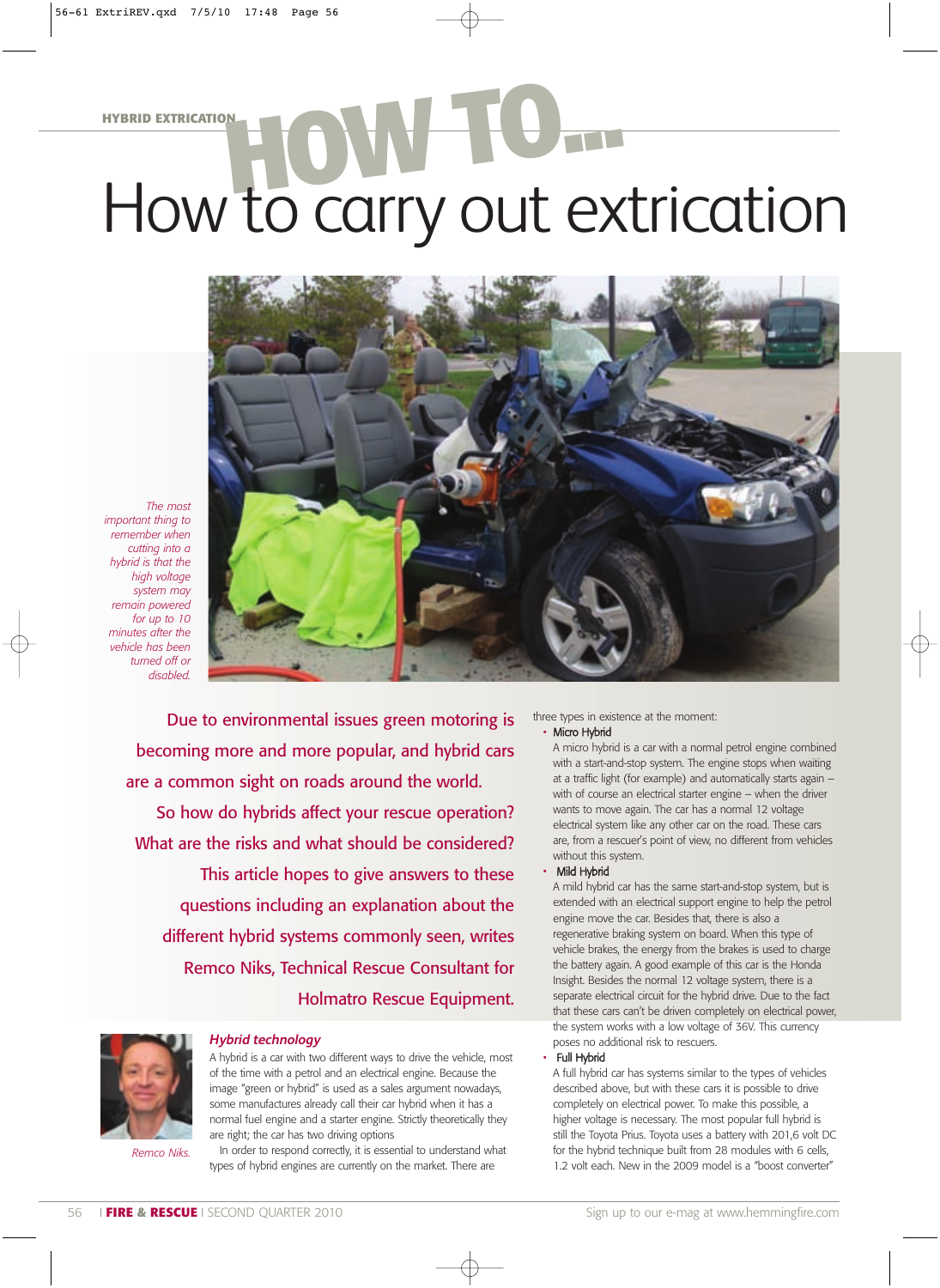## on hybrid vehicles

that boosts the available voltage to the electric motor up to 650 volt AC.

Micro Hybrids and Mild Hybrids pose no new risk during extrication compared to any other recently designed car, but what about the Full Hybrids?

While the higher voltage on board might be dangerous in itself, manufacturers have built in various safety systems to remove the risk to rescuers. Normally the 12 volt low voltage circuit uses the metal body of the car as a ground. In this low voltage circuit electricity flows through the vehicle's metal body. Due to the low voltage this is of no risk other than normally the battery is disconnected or at least the car is shut down.

Full Hybrids are also equipped with a high voltage circuit to operate the electrical engine. Unlike the low voltage circuit, this high voltage circuit does not use the vehicle's metal body as a ground. The high voltage battery pack powers the high voltage electrical system with (DC) electricity. Positive and negative (orange) coloured power cables are routed from the battery in the back of the car to the converter under the bonnet. In the high voltage circuit electricity only flows through the high voltage cables. This means that if the positive high voltage wire touches the metal body of the car there is no short circuit. Rescuers shouldn't be afraid to touch or cut the car and electrocute



*The top of a hybrid engine. As the higher voltage might be dangerous in itself, manufacturers have built in various safety systems to remove the risk to responders.*

## **AT THE INTERSECTION OF RESCUE AND TECHNOLOGY**

With Peli's complete Fire and Rescue product range you can be certain every member of your team has the latest gear they need for the job.

From lighting systems to EMS cases, Peli brings you the most advanced designs so you can focus on the rescue.